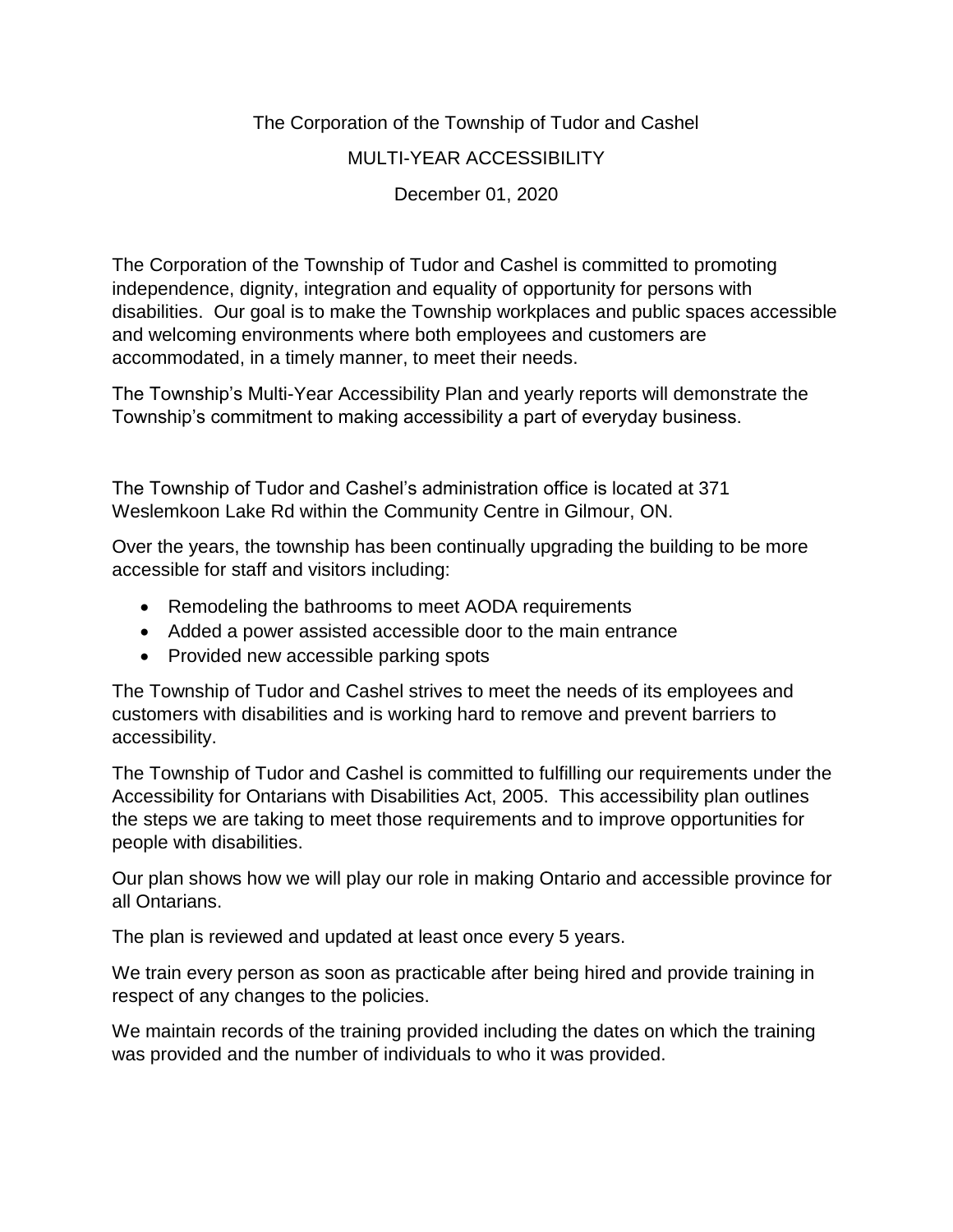The Township of Tudor and Cashel has completed the following accessibility initiatives:

### **CUSTOMER SERVICE**

#### **INFORMATION AND COMMUNICATIONS**

In December of 2020 we began designing a new accessible website to meet 2.0 WCAG Level A compliance. We are continuing to update the site on an ongoing basis with the assistance of feedback from our customers. We are making a continuous and conscience effort to ensure all documentation is drafted and formatted in an Accessible manner.

#### **EMPLOYMENT**

### **TRAINING**

Staff have received training on how to assist customers with disabilities. In 2011 Council passed by-law 2011-09 that included a comprehensive schedule that outlined acceptable methods for welcoming and assisting individuals with disabilities. Staff receive annual training through AccessForward as approved by AODA, as well as any new staff members as soon as practicably possible.

#### **DESIGN OF PUBLIC SPACES**

The Township of Tudor and Cashel has continually been upgrading and improving accessibility within the Community Centre. To date washrooms have been updated, the front entrance has been replaced with a new breezeway complete with a power assisted accessible door, the parking lot redesigned to allow for new accessible parking spaces. As well we are making plans to extend and improve the accessible ramp at on the East side of the community centre with the addition of a covered roof and new power assisted accessible door – this project is scheduled to be completed by the end of 2021.

#### **STRATEGIES AND ACTIONS:**

The Township of Tudor and Cashel is committed to providing accessible customer service to people with disabilities. This means that we will provide goods, services, and facilities to people with disabilities with the same high quality and timeliness as others.

#### **CUSTOMER SERVICE**

We are committed to reaching out to our community stakeholders to advise and assist us with developing best practices to better meet the needs of people with disabilities. We will ensure that new staff receive appropriate training within 30 days of being hired.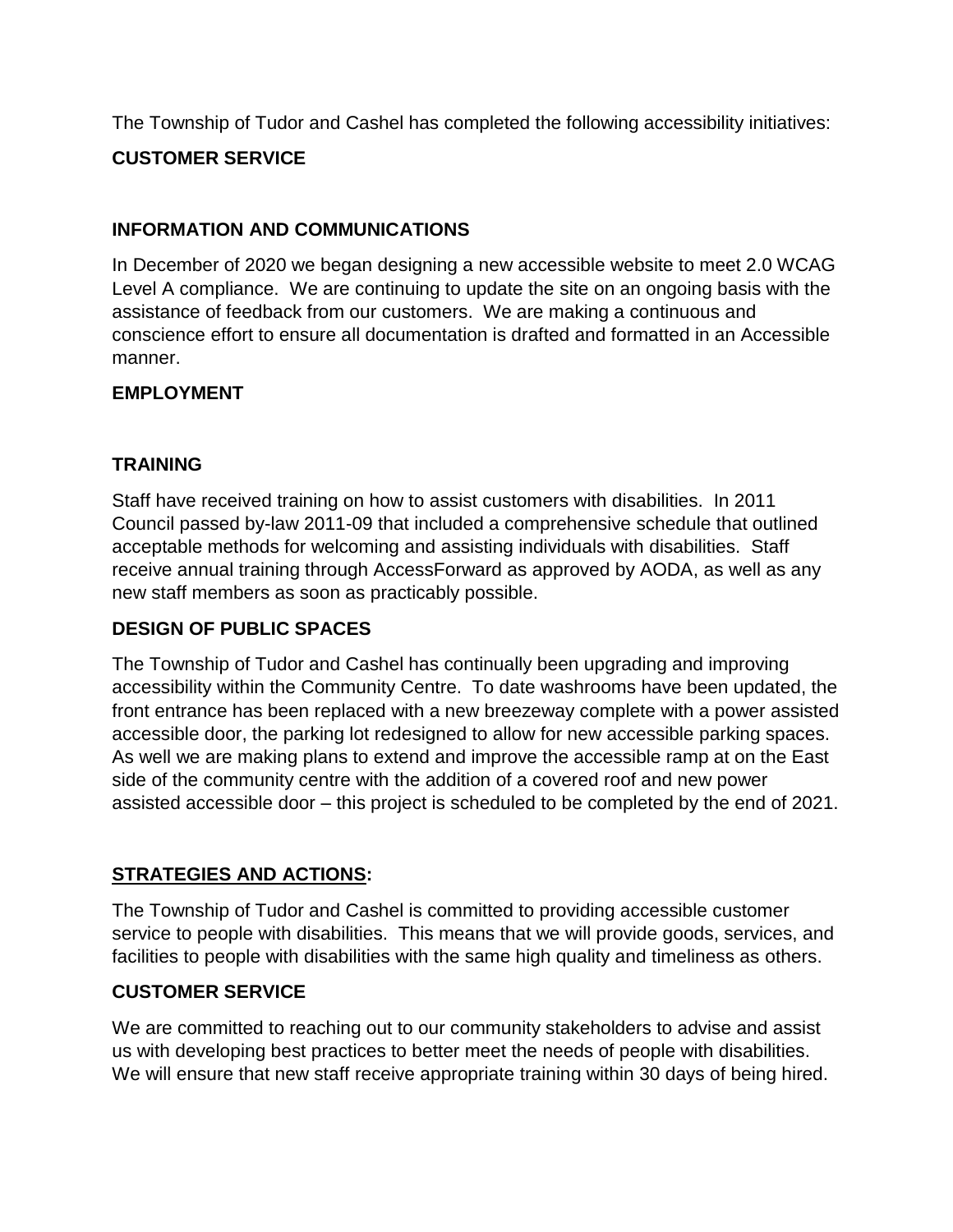#### **INFORMATION AND COMMUNICATIONS**

The Township of Tudor and Cashel is committed to making our information and communications accessible to people with disabilities.

We are committed to providing people with disabilities with publicly available emergency information in an accessible way upon request.

Emergency broadcasts will appear on the Municipal Website at

[www.tudorandcashel.com.](http://www.tudorandcashel.com/) When necessary, radio broadcasts may also be place on 97.7 The Moose FM, 800 CJBQ AM and Cool 100.1 FM. In the event that an emergency is expected to last more than seven (7) days, notice will be given in the Bancroft This Week newspaper. Notice will also be given in Madoc EMC.

We are in the process of developing a new accessible website that will meet 2.0 WCAG Level A compliance requirements, including

- Text sizing tool to make font larger or smaller
- **[Google Translate](https://translate.google.com/?sl=da)** for language barriers
- [NVDA](https://www.nvaccess.org/) free of charge screen reader
- **[Adobe Reader for PDFs](https://get.adobe.com/reader/)**, free of charge text reader

It is our goal to have the website complete and fully functional in early 2021

#### **EMPLOYMENT**

The Township of Tudor and Cashel is committed to fair and accessible employment practices.

Applicants are made aware that accessible accommodations are available in all job postings. Applicants are again made aware that accessible accommodations are available during the interview selection process and further when we notify the successful candidate we make them aware that accessible accommodations are available when the offer for employment is made.

#### **TRAINING**

The Township of Tudor and Cashel is committed to providing training in the requirements of Ontario's accessibility laws and the Ontario Human Rights Code as it applies to people with disabilities.

Employees are trained on Customer Service, Human Rights as well as Accessibility Standards applicable to their duties within 30 days of hiring, as well staff are given a refresher training on Accessibility Standards on an annual basis.

## **DESIGN OF PUBLIC SPACES**

The Township of Tudor and Cashel will meet accessibility laws when building or making major changes to public spaces. We have successfully applied for funding to add an